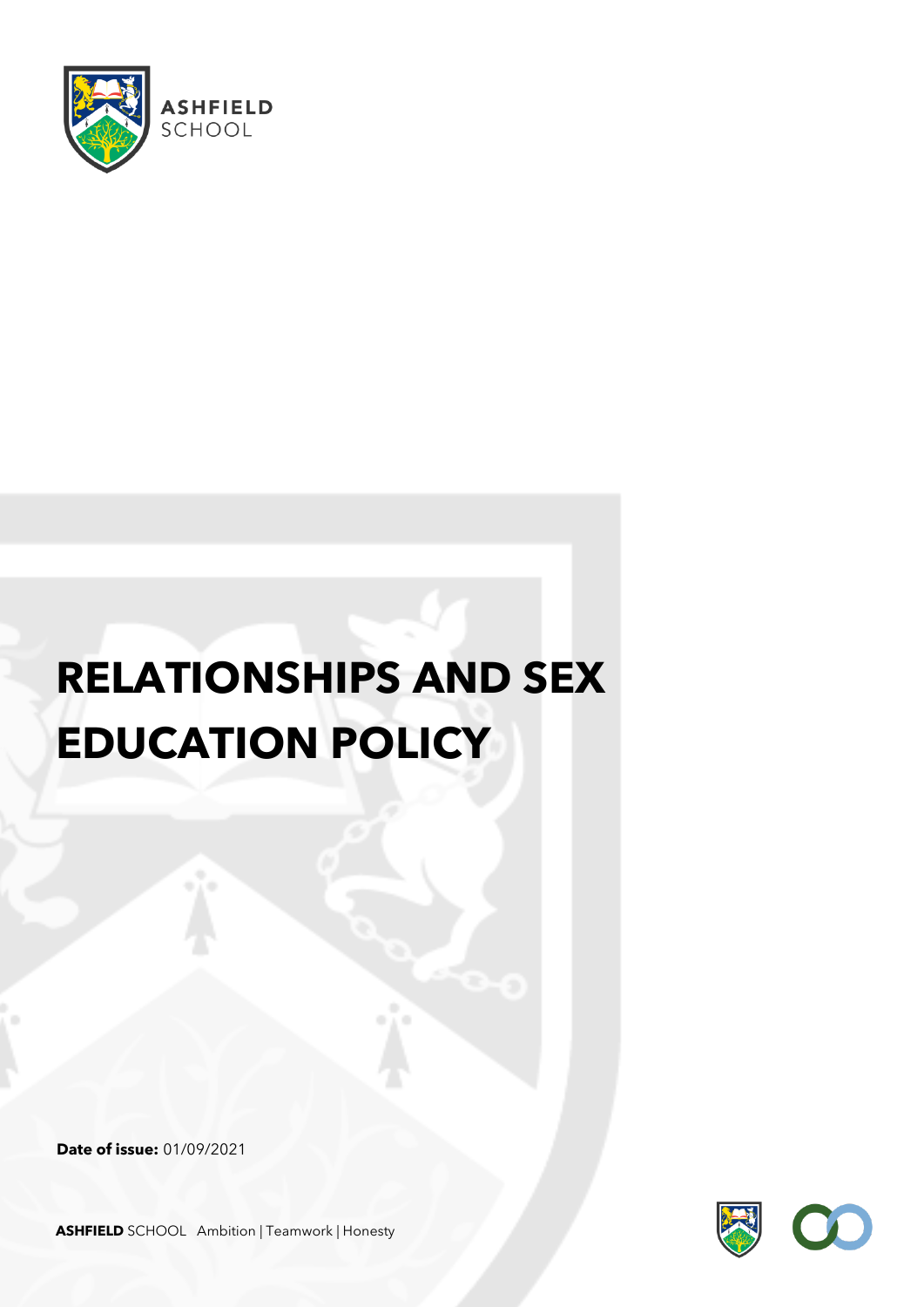# **1. Introduction**

The following school Relationships and Sex Education Policy has been established in accordance with the statutory legislation and advisory guidance.

# **2. Rationale and Ethos**

From September 2020, Relationships Education will be compulsory for **all** pupils receiving primary education and Relationships and Sex Education (RSE) compulsory for **all** pupils receiving secondary education. Health Education will also be compulsory in all schools except independent schools. PSHE continues to be compulsory in independent schools.

#### **As a school we wholeheartedly support the philosophy of RSHE and believe it is best taught as part of Personal Development Education (PDE). The programme seeks to promote the spiritual, moral, cultural, mental and physical development of pupils as well as preparing them for the opportunities, responsibilities and experiences of adult life in a digital age.**

Relationships and health education is compulsory in all primary and secondary schools, sex education is currently **not** compulsory in primary school, however the DfE continues to recommend that all primary schools should have a sex education programme that is tailored to the age and maturity of the pupils.

As part of the Education Act 2002/Academies Act 2010 all schools must provide a balanced and broad-based curriculum which promotes the spiritual, moral, cultural, mental and physical development of pupils at the school and of society, whilst also preparing pupils for the opportunities, responsibilities and experiences of later life.

All schools are required to comply with relevant requirements of the Equality Act 2010 and should pay particular attention to the Public sector equality duty (PSED). Under the provisions of the Equality Act, schools must not unlawfully discriminate against pupils because of their age, sex, race, disability, religion or belief, gender reassignment, pregnancy or maternity, marriage or civil partnership, or sexual orientation (collectively known as the protected characteristics). All schools must ensure that RSHE is accessible for all pupils and should comply with the SEND Code of Practice.

Whilst as a school we are aware we need to be mindful of and respectful to a wide variety of faith and cultural beliefs, and we will make every attempt to be appropriately sensitive; equally it is essential that young people still have access to the learning they need to stay safe, healthy and understand their rights as individuals.

We acknowledge that all young people deserve the right to honest, open and factual information to help better form their own beliefs and values, free from bias, judgement or subjective personal beliefs of those who teach them.

Ashfield School are dedicated to ensuring all stakeholders feel supported in acquiring knowledge and guidance on essential topics.

The link below signposts students, parents and carers to further information about modules covered in the Personal Development curriculum and promotes through school wide initiates.

<http://www.ashfield.notts.sch.uk/Student-Wellbeing-and-Safeguarding>

# **3. Policy development process**

This policy was formulated in consultation with the whole school community with input from;

- Members of staff though regular agenda items at staff meetings, consultation documents, surveys
- Governors discussions at governor's meetings, training
- Parents/carers parents will be encouraged to contribute by taking part in written consultations, parent meetings
- Children pupils contribute to the development of the policy through the school council, circle time discussions etc.
- Other partners visiting external providers in school; health, police, wider community, faith groups

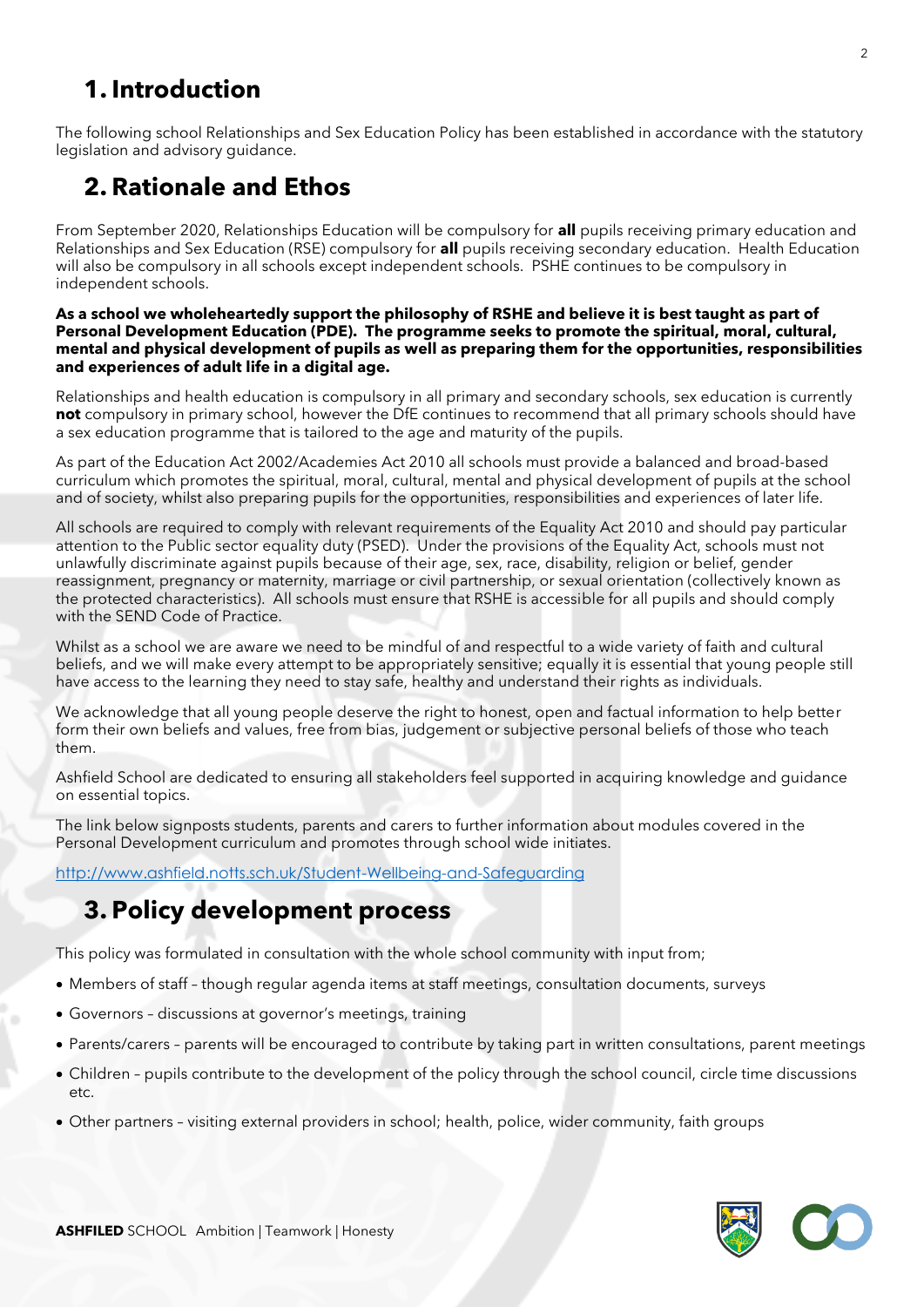# **4. Parental rights to withdraw**

We are committed to ensuring that the education provided to pupils in relationships education / RSE is appropriate to the age of pupils and compliant with the requirements of the Equality Act 2010.

If you have questions about the content covered or any concerns, please do not hesitate to contact the PDE Lead: Samantha Lindley-Allen [\(Samantha.lindley@ashfield.notts.sch.uk\)](mailto:Samantha.lindley@ashfield.notts.sch.uk).

Parents will continue to have a right to request to withdraw their child from sex education delivered as part of RSE in secondary schools which, unless there are exceptional circumstances, should be granted up to three terms before their child turns 16. At this point, if the child themselves wishes to receive sex education rather than be withdrawn, the school should make arrangements for this to happen in one of the three terms before the child turns 16 - the legal age of sexual consent.

There is no right to withdraw from Relationships Education at primary or secondary as we believe the contents of these subjects – such as family, friendship, safety (including online safety) – are important for all children to be taught.

#### **A list of frequently asked questions with detailed explanations can be found by clicking the link below:**

[https://www.gov.uk/government/news/relationships-education-relationships-and-sex-education-rse-and-health](https://www.gov.uk/government/news/relationships-education-relationships-and-sex-education-rse-and-health-education-faqs?utm_source=125e7fca-88a1-4c1c-900f-6c8d3c88c608&utm_medium=email&utm_campaign=govuk-notifications&utm_content=daily)[education-faqs?utm\\_source=125e7fca-88a1-4c1c-900f-](https://www.gov.uk/government/news/relationships-education-relationships-and-sex-education-rse-and-health-education-faqs?utm_source=125e7fca-88a1-4c1c-900f-6c8d3c88c608&utm_medium=email&utm_campaign=govuk-notifications&utm_content=daily)[6c8d3c88c608&utm\\_medium=email&utm\\_campaign=govuk-notifications&utm\\_content=daily](https://www.gov.uk/government/news/relationships-education-relationships-and-sex-education-rse-and-health-education-faqs?utm_source=125e7fca-88a1-4c1c-900f-6c8d3c88c608&utm_medium=email&utm_campaign=govuk-notifications&utm_content=daily)

### **5. Roles and responsibilities**

**The Head teacher** – has overall responsibility for the policy and its implementation and liaising with the governing body, parents/carers, LA and outside agencies and in identifying a lead teacher who will work closely with colleagues in related curriculum areas in order to complement and not duplicate content.

**The PDE Lead** will take responsibility for;

- Policy development and review involving pupils, staff, governors, parents/carers and relevant partners
- Implementing the policy and monitoring and assessing is effectiveness in practice
- Ensuring evaluation takes place and that this informs policy review
- Assessing and coordinating training and support for staff and parents/carers where appropriate
- Manage all aspects of the RSHE programme developing curriculum materials where appropriate
- Liaise with external agencies to deliver specific elements of the programme
- Monitor and quality assure the programme to ensure continuity and progression within the spiral curriculum
- To ensure that this subject is fully represented at appropriate curriculum and pastoral meetings

# **6. Aims and objectives**

The aim of RSHE is to help children build healthy friendships and positive relationships in an age appropriate way. The overall objectives of the RSE curriculum are concerned about raising awareness of attitudes and values, developing personal and social skills and promoting knowledge and understanding. RSE covers more that biological facts and information. It endeavours to help children develop self-esteem, self-responsibility as well as the acquisition of understanding and attitudes which prepare children to develop caring, stable, healthy relationships. Appreciation of the value of self-respect, dignity, marriage, civil partnership and parental duty should be encouraged in all pupils together with the sensitivity to the needs of others, loyalty and acceptance of responsibility. RSE will look at aspects of diversity in an inclusive and non-judgemental way.

# **7. Staff training**

RSE can be a sensitive issue and all staff involved in its delivery are provided with training via scheduled INSET sessions and a video training programme. Additional provision will be made available for teaching staff to clarify legislation, curriculum requirements and to consider appropriate teaching approaches and materials. The school will support the use of visitors from outside, such as health professionals, police and voluntary sector, and other organisations to provide support and training to staff teaching RSHE.

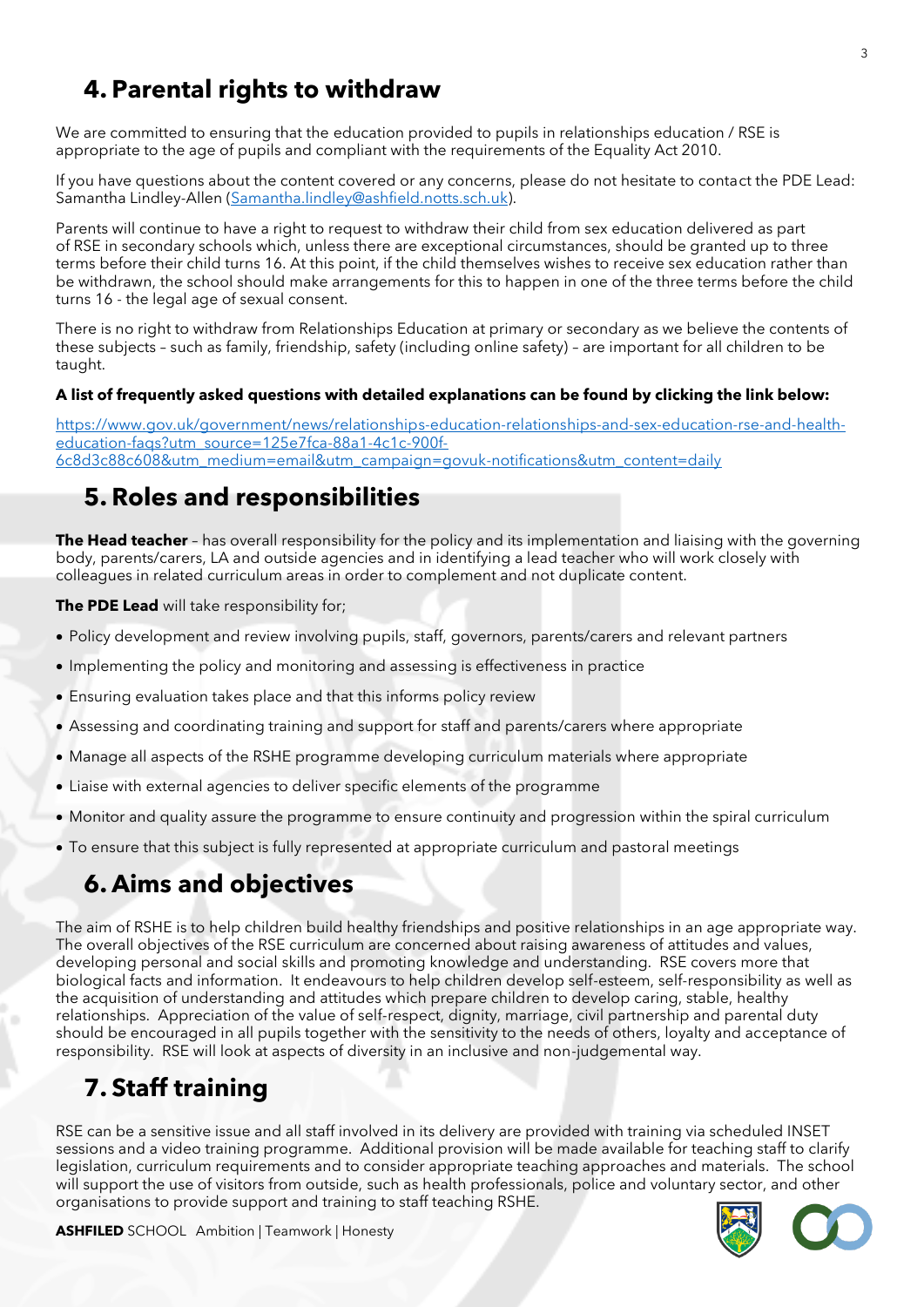# **8. Curriculum design**

#### **The RSHE curriculum adopts a spiral approach and is taught primarily through PDE Lessons and a structured pastoral programme, but the delivery is also supported by:**

- External providers
- Extended tutor sessions
- Workshops
- Bolt-on sessions
- Links to other curriculum areas e.g. PE, Science, Religious Education, Health and Social Care, Child Care, Sociology (see curriculum audit for full list).

The programme will be delivered to all students by:

- Dedicated selected staff supported by a variety of professionals, including where appropriate, the Safeguarding team, police, TECT Team, CEIAG with expertise in specific topic areas.
- The RSHE curriculum is organised in a spiral curriculum which develops themes/topics, taking into account the age and maturation of the children. This means that topics are revisited in greater detail as students get older
- Lessons are delivered to mixed-ability teaching groups
- Lessons are created in the style of the 'Ashfield Lesson' to support and challenge learning.
- A variety of teaching and learning styles will be used to ensure effectiveness and differentiation.
- Parents have the right to request withdrawal from all or part of the sex education element, but not from the biological aspects of human growth and reproduction that is part of the National Curriculum science.
- The teacher will discuss and establish 'ground rules' at the beginning of every lesson which will enable everybody to discuss openly and honestly without fear and embarrassment or judgement
- All teachers will endeavour to create a supportive environment for all pupils
- Pupils are regularly informed of who can offer confidential support and where they can access sexual health services
- Local data will be used to inform priorities for the school's RSHE programme such as schools health profile
- Across all key stages, students will be supported with developing the following skills;
	- Communication speaking and listening, including how to manage changing friendships, relationships and emotions
	- Recognising and assessing potential risks
	- Fostering high self-esteem and positive decision making
	- Seeking help and support when required
	- Informed decision making
	- Self-respect and empathy for others
	- Recognising and maximising a healthy lifestyle
	- Managing conflict
	- Discussion and group work

### **9. Content**

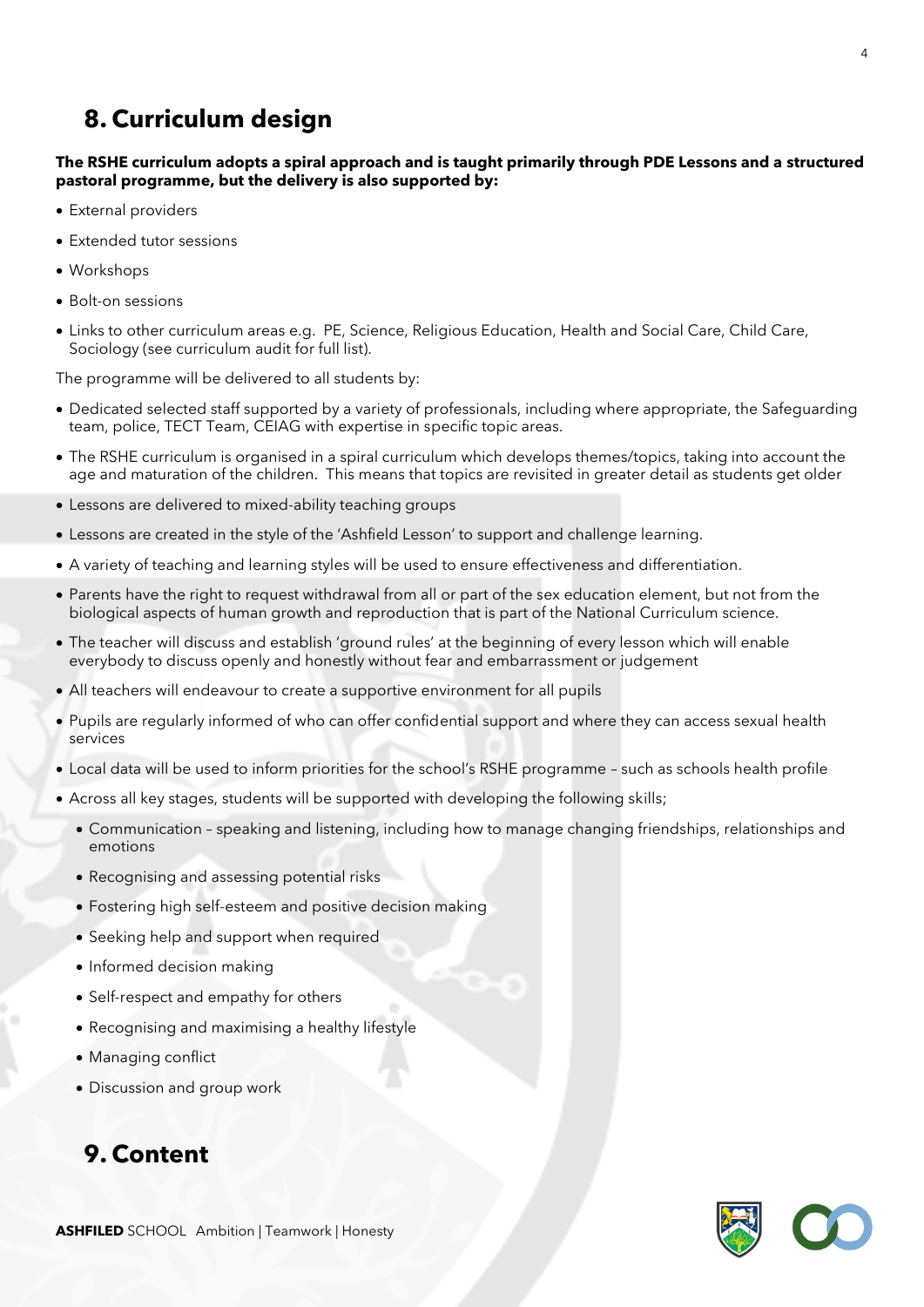Feeder primaries are contacted to ascertain an understanding of what pupils have covered prior to their transition to secondary. This ensures out spiral curriculum continues to support knowledge and skills acquired during primary school.

#### **Physical health and mental wellbeing**

Building on what pupils have learnt at primary school, teaching will focus on enabling pupils to make wellinformed, positive choices for themselves. They will be taught about the impact of puberty, understand the physical and emotional changes and how these may impact on their wider health and wellbeing and what steps they can take to support their own health and wellbeing. By the end of secondary school pupils should know more about

- Promoting mental wellbeing
- Mental health disorders
- Exam stress and anxiety
- Mental health first aid
- Online behaviour and safety
- Road safety
- Physical health and fitness
- Healthy eating and eating disorders
- Drugs, alcohol and tobacco
- New psychoactive substances
- 'Know your body' (cancer prevention)
- Basic first aid

#### **Relationships and Sex Education**

#### **If you require a full list of topics covered for each year group please contact the PDE Lead Samantha Lindley-Allen ([Samantha.lindley@ashfield.notts.sch.uk](mailto:Samantha.lindley@ashfield.notts.sch.uk))**

| Year 7  | In this module students complete an age appropriate programme of<br>study designed to help them understand puberty and their body,<br>raise self-esteem and recognise appropriate contact/conduct.                                                                                                                                                                                                                                                                                             | R1-R6, R9, R10, R13,<br>R15, R16 R18, R21,<br>R23, R24, R28, R31,<br>R40, R42-R44                |
|---------|------------------------------------------------------------------------------------------------------------------------------------------------------------------------------------------------------------------------------------------------------------------------------------------------------------------------------------------------------------------------------------------------------------------------------------------------------------------------------------------------|--------------------------------------------------------------------------------------------------|
| Year 8  | Students complete an age appropriate programme of study<br>designed to help them understand healthy relationships (in person<br>and online), refresh their knowledge on puberty and investigate the<br>relationship between body image and the media.<br>Students also establish what sexual consent is and its importance,<br>investigate pregnancy and options, and practice manging risk.                                                                                                   | H3, H4, H7, H10,<br>H11, H21, H22, H34,<br>H35, R1-R19, R21,<br>R22-R28 R31-R36,<br>R40 R42, R43 |
| Year 9  | Students complete a series of lessons building on the knowledge<br>gained in Y8 RSE and Y9 Health and Wellbeing.<br>The topics focus on understanding the importance of consent,<br>establishing boundaries within relationships, safe sex, pregnancy,<br>options and making informed and positive choices.<br>This unit is centric to student safety. Through the Health and<br>Wellbeing module pupils study sexing, grooming, child sexual<br>exploitation (CSE) and abusive relationships. | R1-R12, R13-R23-<br>R37, R40, R42, L1,<br>H35, H36, H22                                          |
| Year 10 | Students complete an eclectic series of lessons designed to<br>encourage the creation of a transferable skills set.<br>Topics include, establishing positive relationships, consent,<br>pornography, forced marriage, female genital mutilation,<br>reproductive health, conception, pregnancy and options.                                                                                                                                                                                    | H2-14, H27, H31,<br>H32, R1-13, R13-19,<br>R24-33, L1-3, L7-15.                                  |

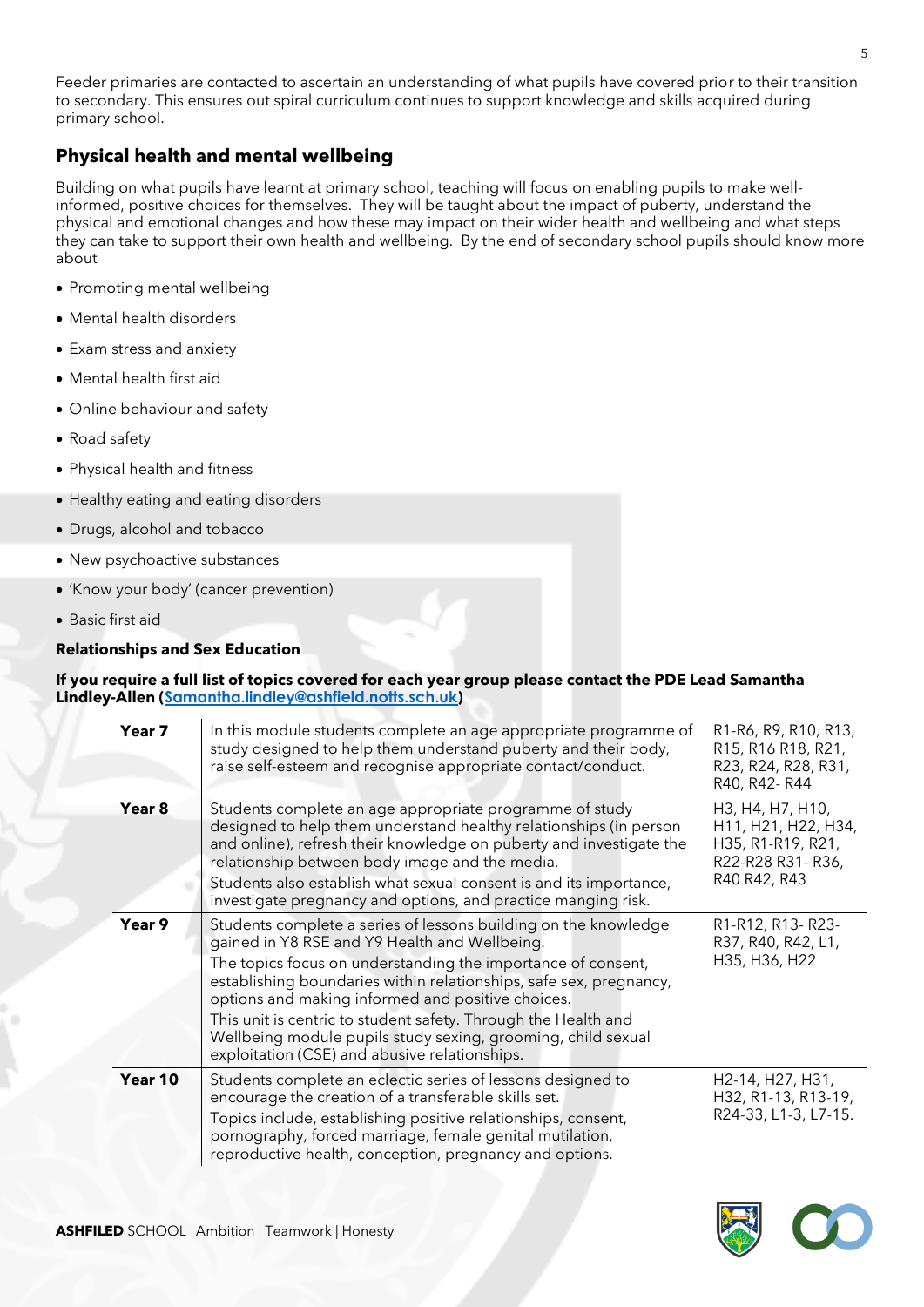| Year 11         | Students complete an eclectic series of lessons designed to<br>encourage the creation of a transferable skills set.<br>Topics include, establishing positive relationships, consent,<br>pornography, forced marriage, female genital mutilation,<br>reproductive health, conception, pregnancy, and options. | R1, R5, R18, R19,<br>R23, R25, R27, R28,<br>R <sub>29</sub><br>H22, H25, H27, H31<br>H22, R14, R15<br>R24- R26, H30, H32,<br>H33 |
|-----------------|--------------------------------------------------------------------------------------------------------------------------------------------------------------------------------------------------------------------------------------------------------------------------------------------------------------|----------------------------------------------------------------------------------------------------------------------------------|
| P <sub>16</sub> | PD16+ programme designed by year team and informed by SMT.<br>Sessions deliver via the pastoral programme and drop-down<br>sessions.<br>Sexions support via weekly drop-in sessions (Tuesday).                                                                                                               |                                                                                                                                  |
| <b>SEND</b>     | RSE is delivered to SEND students via a strategically designed<br>curriculum specific to their individual need.<br>LINK: MCA                                                                                                                                                                                 |                                                                                                                                  |
| <b>ARC</b>      | RSE is delivered to AP students via a strategically designed<br>curriculum specific to their individual need<br>LIN: BUN                                                                                                                                                                                     |                                                                                                                                  |

All year groups complete an additional 6-week PSHE pastoral programme via tutor time. Students build on knowledge gained during their PDE journey and review all topics previously covered.

This approach ensures students have the skills and knowledge to make well-informed choices, can effectively manage risk, understand safe sex and the implications of unsafe sex etc. In addition to the above, it is important for children to know what the **law** says about sex, relationships and young people. Teaching about the following will help pupils know what is right and wrong in law, but also provide a good foundation of knowledge for deeper discussions about all types of relationships. Pupils will be made aware of the relevant legal provisions when relevant topics are being taught, including.

- Marriage
- Consent, including the age of consent
- Violence against women and girls
- Harmful Sexual Behaviours
- Online behaviours including image and information sharing (including 'sexting', youth- produced sexual imagery, nudes etc)
- Pornography
- Abortion
- Sexuality
- Gender identity
- Substance misuse
- Violence and exploitation by gangs
- CCE
- CSE
- Extremism/radicalisation
- Criminal exploitation (for example, through gang involvement or 'county lines' drugs operations)
- Hate crime
- Female genital mutilation (FGM)

### **10. Managing difficult questions**

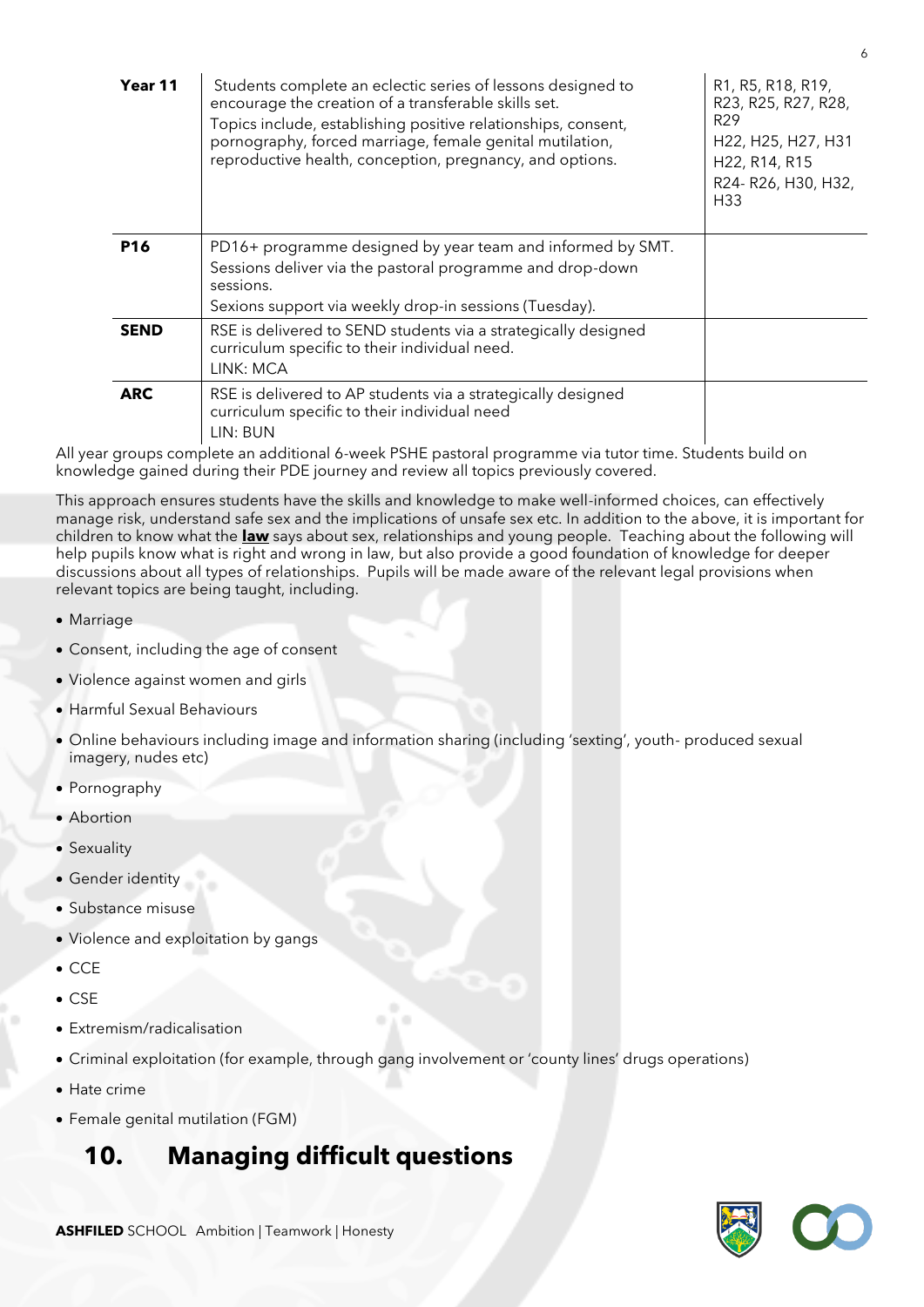It is inevitable that controversial issues may occur as part of RSE, such as divorce, rape abortion, pornography etc. the issue will be addressed with sensitivity and at a level appropriate to the age group and developmental stage and will take in to account any additional SEND, in an objective manner free from personal bias. Consideration will be given to the potential for small group or 1-1 discussion for specific questions to be discussed. Account must be taken of different viewpoints such as different religious beliefs. Discussion should be set within the legal framework and students made aware of the law as it relates to these issues. Students are made aware that some information cannot be held confidential, and should understand that if certain disclosures are made, certain actions will ensue. At the same time students will be offered sensitive and appropriate support.

# **11. Monitoring, evaluation and review**

To ensure the RSHE programme is effective, is meeting the needs of pupils and complies with the RSHE statutory guidance, the following strategies will be used to quality assure the programme of study;

- Interim and end of unit valuation from pupils after specific topics
- Comments from pupils and representatives from the pupil voice
- Whole class discussions

The PDE curriculum is subject to annual Quality Assurance, comprising of lesson observations, work samples and student/staff panels. This ensures teaching and learning is monitored and all stakeholders are giving the opportunity to feedback their thoughts on improving the curriculum.

This policy is reviewed annually by the governing body who will monitor the application and outcomes of this policy to ensure it is working effectively

# **12. Confidentiality and child protection**

It is inevitable that effective RSHE which allows for open discussion to take place may lead to disclosures from pupils. It is essential that those teaching RSHE are completely familiar with the child protection procedures. Pupils disclosures or suspicion of abuse must be followed up with the pupil concerned, that same day and referred to the designated safeguarding lead, and if not present their deputy. They will deal with these disclosures or suspicions in line with the child protection policy.

### **13. Links with other policies**

The RSHE policy should be read in conjunction with the following policies;

- Safeguarding
- Peer on Peer Abuse Policy
- Behaviour
- Anti-bullying
- Online safety
- SEND
- Sex Education
- Inclusion
- Equality and Diversity

### **14. Useful documents**

- DfE 2019, Relationships Education, Relationships and Sex Education (RSE) and Health Education; Statutory guidance for governing bodies, proprietors, head teachers, principals, senior leadership teams, teachers
- SEND Code of Practice
- Relationships Education
- Safeguarding: NSPCC PANTS rule with film.

**ASHFILED** SCHOOL Ambition | Teamwork | Honesty